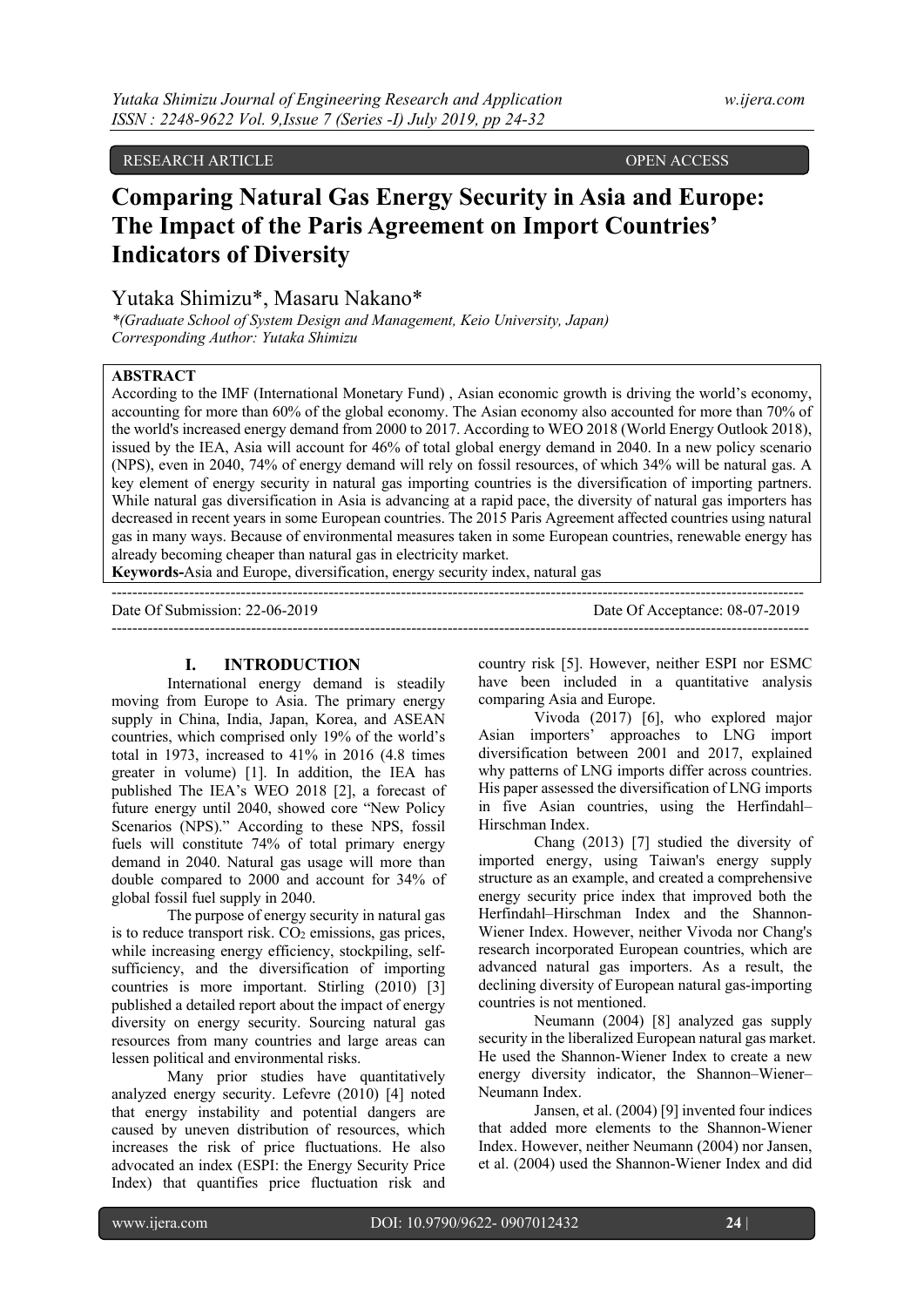not use the Herfindahl-Hirschman Index for their respective analyses.

Hauser (2018) [10] developed six scenarios that combined a European natural gas model with a German energy system model. According to his analysis, long-term maintenance of the natural gas infrastructure, such as developments of new pipelines and construction of LNG bases, is important for energy security, and switching to gas thermal power generation is necessary to reduce CO<sub>2</sub>emissions. However, Hauser's paper does not mention that natural gas, because of the rapid development of renewable energy, is exposed to price competition in the wholesale electricity market.

As mentioned above, although the literature includes many studies on energy security, no research has conducted a quantitative comparison between importing Asian and Western countries considering the diversity of importing countries.

The purpose of this paper is to clarify how the Paris Agreement signed by 196 countries and regions in 2015 impacted a multilateral comparison of diversification indicators for natural gas-importing countries. Regarding the importation of natural gas, which is important as a bridge energy source to future renewable energy, it is necessary to analyze the impact of the Paris Agreement on the diversification of import partners countries, of great significance for Japan's future energy security.

In Section 2 of this paper, we discuss the relationship between economic growth trends and energy consumption in Asia and Europe, note the increase in  $CO<sub>2</sub>$  emissions associated with economic growth, and analyze energy diversity indicators. Section 3 considers the situation of Asian and European countries with regard to natural gas diversity, calculated using the diversity index. Section 4 summarizes the paper and discusses future research directions.

The survey's target countries are the top seven Asian LNG importers (Japan, China, Korea, India, Taiwan, Thailand, and Singapore), as well as the eight largest importers in Europe (Germany, Italy, Turkey, the Netherlands, France, the UK, Spain, and Poland), and the U.S. These targeted 16 countries account for 74% of the world's natural gas imports. The study covered the years 1993 to 2017.

The study uses public data, regularly issued by official entities, that public energy agencies and government agencies use as a basis for policymaking.

## **II. ANALYSIS METHOD AND DATA 2.1 The Energy Self-Sufficiency Rate**

The energy self-sufficiency rate is the ratio between national primary energy output and consumption of primary energy in a given year. According to the IEA classification, nuclear power is

included in the self-sufficiency rate as "quasidomestic energy." The same applies to this paper.  $SS=EP/TPES \times 100$ ,

where SS is the energy self-sufficiency rate and EP is energy production, including nuclear power generation, and TPES is the total primary energy supply.

#### **2.2 Energy Efficiency**

While energy consumption per unit of work measures energy savings, energy savings in an entire country often uses the GDP base unit of energy. Since purchasing power parity GDP may overestimate GDP in developing countries (Suehiro, 2007) [11], we used real GDP and the 2010 USD market exchange rate. We also investigated the relationship between percapita energy consumption and per-capita GDP (real GDP, 2010 USD).

Total energy supply efficiency:

 $EE<sub>TPES</sub> = TPES/GDP<sub>2010USD</sub>$  (2) Total energy consumption efficiency:

$$
EE_{\text{TFC}} = \text{TFC/GDP}_{2010\text{USD}} \tag{3}
$$

Power energy consumption efficiency:  $EE<sub>ETFC</sub> = ETFC/GDP<sub>2010USD</sub>$  (4)

Per-capita energy consumption efficiency:

$$
EC_{PC} = TFC_{PC}/GDP_{PC,}
$$
 (5)

where TPES is total primary energy supply, TFC is total final consumption, and ETFC is the electricity total final consumption (kwh).  $GDP<sub>2010USD</sub>: GDP (2010 USD)$ 

#### **2.3 Resource diversity**

The diversity of resources important for energy security is represented by the following RD (Resource Diversity), using the Herfindahl-Hirschman Index (HHI).

$$
RD_f = \sum_{i} S_{if}^2,
$$
 (6)

where  $S_{if}$  is the share of energy resources f of country i. f means the type of energy resource (fossil fuel, nuclear power, hydropower, geothermal energy, solar power, wind power, or electricity).

## **2.4 Choke Point Risk for Crude Oil and Natural Gas Transportation**

The U.S. EIA defines seven straits, such as the Holmes Strait and the Malacca Strait, as "choke points" [12]. The Ministry of Economy, Trade, and Industry cited three indicators for risk assessment in resource-providing countries. As one of them, "Risk of transportation of resources" (how many times it pass through choke points, such as the Holmes Strait, where conflicts may occur) is used as an evaluation index [13]. In this paper, choke point risk was analyzed for crude oil and LNG tankers. The formula is as follows:

$$
CP_{r} = \sum_{j} (\alpha \cdot S) / \sum_{i} T,
$$
 (7)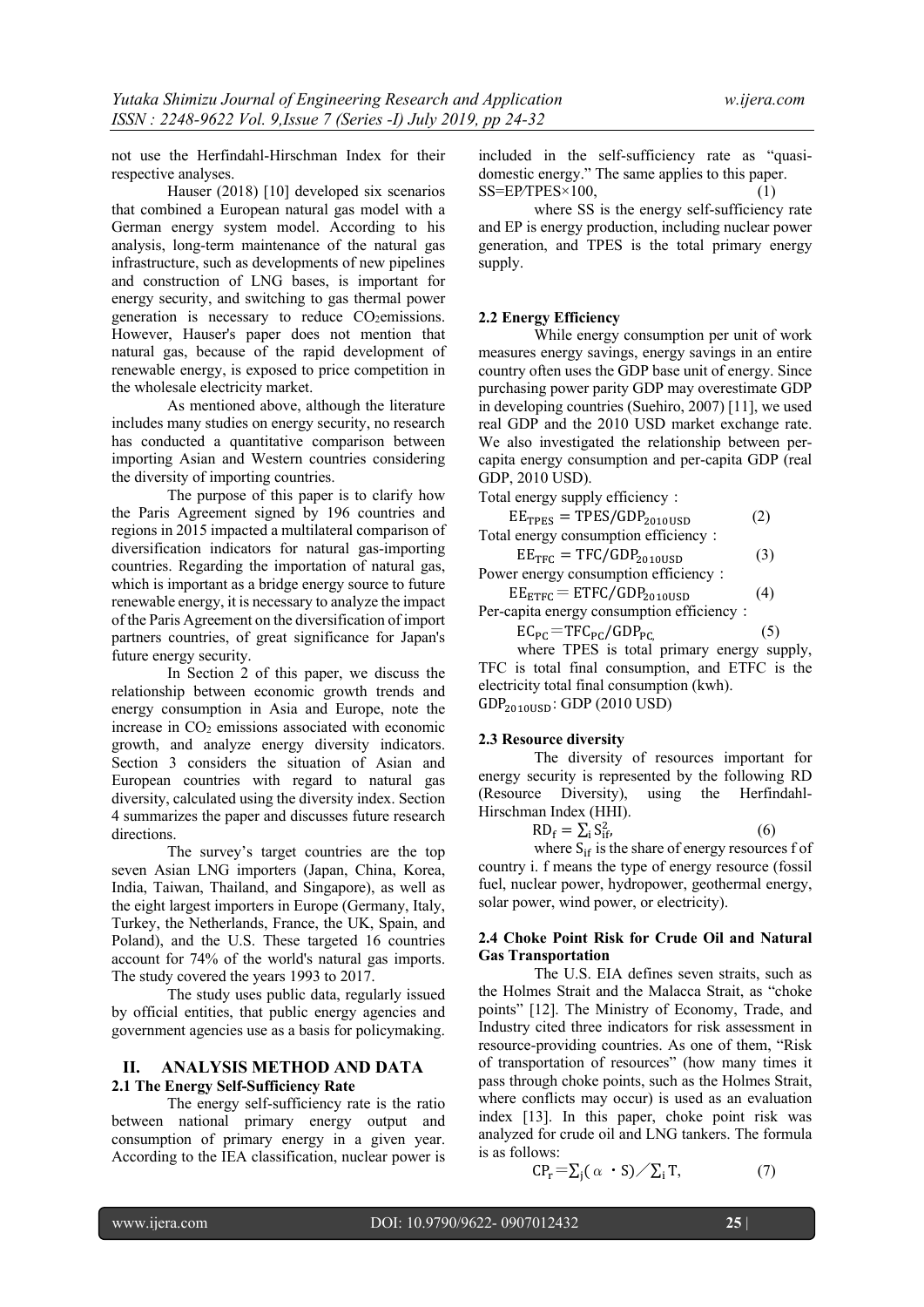where  $\text{CP}_r$  is choke point risk,  $\alpha$  is the number of choke-point passes, T is total crude oil (or LNG) imports of an importing country i, and  $\sum_i (\alpha \cdot S)$  is the amount of exporting country j's crude oil (or LNG) passing through a choke point.

#### **2.5 Energy Prices**

Energy prices were represented by the Paasche Price Index, which was based on 2010 industrial and household energy prices. Table 3 shows the indicators of industrial energy prices.

#### **2.6 CO2Emissions**

One of the largest environmental problems caused by energy is the global warming. Energyderived CO2 emission indicators were calculated using TPES, TFC, population, and kWh in addition to total amount, but Table 3 shows the total amount..  $CO<sub>2</sub>$  emissions per total energy supply

| $=$ CO2/TPES                                       | (8)  |
|----------------------------------------------------|------|
| $CO2$ emissions per total energy consumption       |      |
| $=$ CO2/TFC                                        |      |
| Per-capita CO <sub>2</sub> emissions               |      |
| $=$ CO2/population                                 | (10) |
| Amount of CO <sub>2</sub> emitted to generate 1 KW |      |
| $=$ CO <sub>2</sub> /KWh                           | (11) |
|                                                    |      |

## **2.7 Diversification of Natural Gas-Importing Countries**

Among the energy security evaluation indicators, the indicator IRD (Import Region Diversity) used for the diversity of resource importing countries is the same as 2.3 "Resource diversity RD" and uses the Herfindahl-Hirschman index.

According to Chang (2013) [7], the diversity index most often used in energy security is the Herfindahl-Hirschman Index (HHI: the same as Simpson's λ), the Shannon-Wiener Index (SWI), or the Deformation Indicator. The Herfindahl-Hirschman Index and the Shannon-Wiener Index are expressed by the following formulas.

| $IRD_{if}^{HHI} = \sum_i P_{if}^2$         | (12) |
|--------------------------------------------|------|
| $IRD_{if}^{SWI} = \sum_i P_{if} ln P_{if}$ | (13) |
| $W1$ and $V2 = 1$ N. N is the m            |      |

Where  $i = 1...$  N: N is the number of exporting country I,  $f=1$  or 2: 1 is crude oil, 2 is natural gas, and  $P_{if}$  is the share of fossil resource f in exporting country i :  $0 \leq P_{if} \leq 1$ 

As shown in my paper [14], these two indexes have different characteristics. Compared to HHI, SWI responds more to low-share factors. Ogaki (2008) [15] said that "in SWI, the smaller the probability of occurrence, the larger the information content of the event." HHI can be expected to produce better results when share represents diversity due to large factors. Therefore, we used HHI in this paper.

## **III. ANALYTICAL RESULTS**

Figure 1 shows the diversification of importing countries in targeted Asian countries [16].





Japan, Korea, Taiwan, and Singapore began importing natural gas before 1993, while India imported it from Qatar in 2004, China imported it from Australia in 2006, and Thailand imported it from Myanmar in 2000. When one country begins importing natural gas, IRD is high. However, all countries, for energy security, look to diversify their sources of fossil fuels. As a result, IRD in all the Asian targeted countries is decreasing (diversification is progressing).

Figure 2 shows the diversification of natural gas import partners in targeted European countries. Because all these countries have imported natural gas for a long time, many have low IRD. However, the United States produces a large quantity of natural gas, and 97% of its imports are from Canada. Even with high IRD, natural gas producers do not have the problem of importer diversity.



**Fig.2** Natural gas import region diversity of Europe countries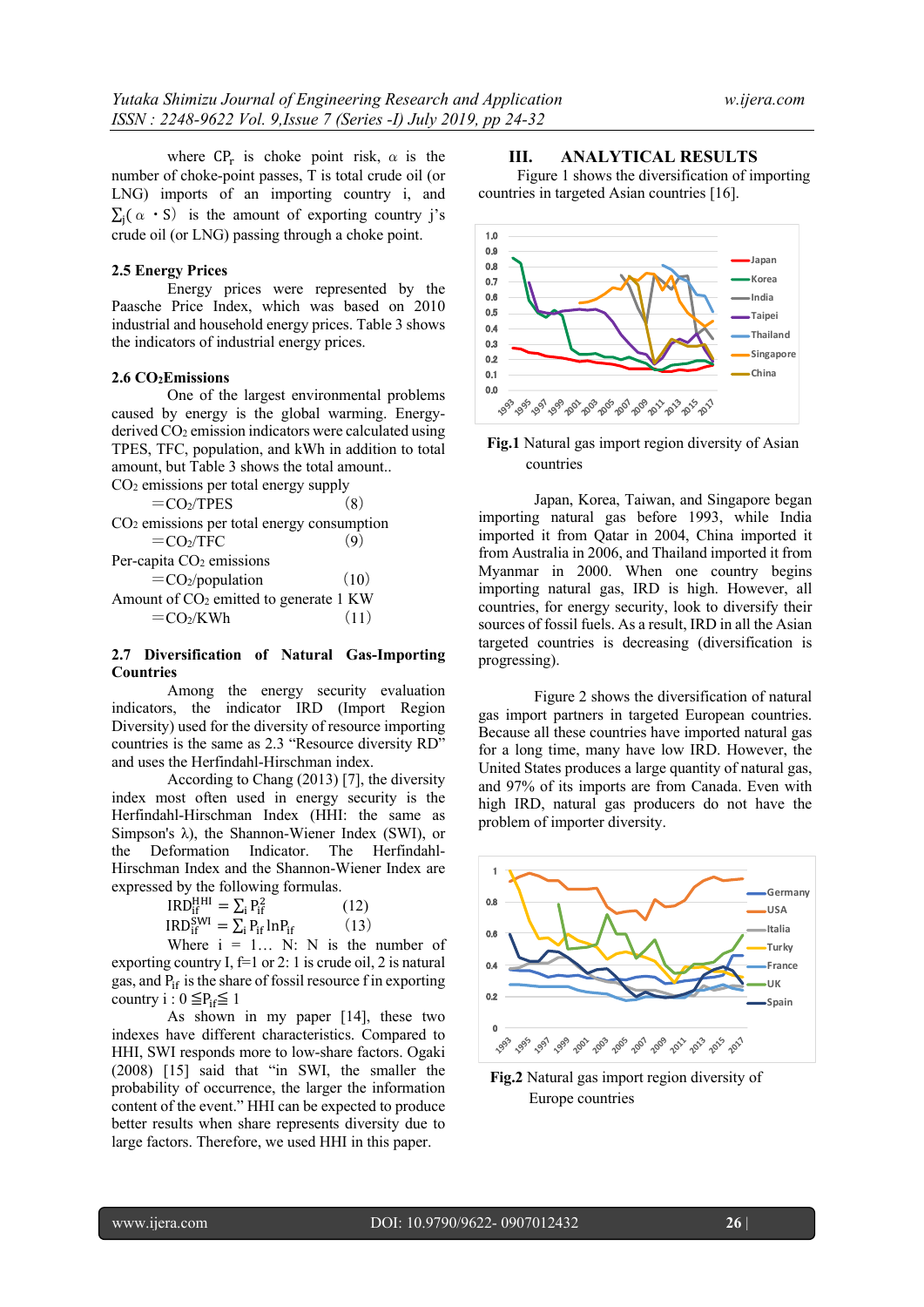IRD values in the UK and Germany declined (deteriorated) since 2015, since around 2010. As a whole in Europe, it has been rising (deteriorated)since the 2000s in recent years. What does this mean? We will analyze each country in the next section.

#### **3.1 Germany**

While Natural gas importers in Asia have diversified their sources in recent years, In Europe, the trend is towards lower diversity.

Although Germany became the world's largest importer of natural gas in 2017 [17], its IRD has gradually increased (deteriorated) since 2012. Germany stopped its imports of natural gas 34,000 Mcm (2015) from the Netherlands, halved its imports 22,0000 Mcm (2015) from Norway, and began importing from Russia in 2012 via a natural gas pipeline (NS) [18]. The increase in natural gas imports from Russia from 2012 to 2017 reached 39,000 Mcm, for a total of 72,000 Mcm (2017), exceeded 60% of Germany's imported natural gas. As a result, HHI worsened to 0.46 (2017). 2.7 times higher than that of Japan. Furthermore, with the German-Russian Nord Stream 2 pipeline [19] scheduled to start operating in 2019, the influx of Russian natural gas is expected to increase.

Germany has set high targets for reducing greenhouse gas reductions to date. [20]. Germany's renewable energy has grown significantly over the last 16 years, and has further raised its target for the ratio of renewable energy to primary energy demand (30% currently) to 45% by 2025. In Germany's liberalized electricity market, wholesale electricity prices fell as renewable energy increased. Wholesale prices, about 50 euros per MWh until five years ago, dropped to 20 euros. At this price, not only natural gas with high resource prices, but also low-cost lignite-fired power plants may become less competitive options. Renewable energy has almost zero fuel costs, and does not emit carbon dioxide during power generation. In the electricity wholesale market, such power sources are preferentially purchased. In other words, renewable energy is bought first, and high priced thermal power fills in the remaining demand not covered by renewable energy. Natural gas thermal power plants lost price competitiveness and their profitability deteriorated, so their capacity factor also declined. The total power generation cost, including the cost of operations, sometimes exceeded the transaction price, so the competitiveness of the natural gas thermal power plant was almost lost [21]. Under these circumstances, Germany has to choose costs over natural gas security.

#### **3.2 The United Kingdom**

In 2003, Britain was the third-largest exporter of natural gas in Europe after the Netherlands, but after peaking (115,400 Mcm) in 2000, its production began to declined. Production in 2015 has dropped to 41,300 Mcm, or 36% of the peak. On the other hand, Britain, the world's first liquid natural gas (LNG) importer, began importing LNG from Algeria in 1964. The UK now imports natural gas from Norway via three pipelines (Langeled, Vesterled, and Tampen), totaling 36,000 Mcm in 2017, that accounted for 75% of its total natural gas imports [22]. In 2011, the UK imported 22,000 Mcm of LNG from Qatar, and because it competed with Norway's natural gas, its IRD was as low as 0.35. However, as LNG from Qater decreased by 28% from 2011, IRD rose to 0.59 (2017). The ratio of natural gas delivered by pipeline to LNG in 2017 was 85:15, or 5.7 times that of LNG.

UK, like Germany, is one of the European countries where the natural gas import region diversity has been deteriorating over the past seven years. Even if diversity declines, Britain has determined that natural gas is cheaper and easier to handle than LNG.

#### **3.3 China, India, Asia Pacific**

In the Paris Agreement, China peaked around 2030 in carbon dioxide emissions, and promised to increase the share of non-fossil fuels in primary energy consumption to 20% by 2030. China is strongly promoting the conversion of coal to natural gas for decarbonization under the Paris Agreement. (The Energy Development 13th Five-Year Plan, announced in 2016 [23]). Certainly, the amount of natural gas used in 2016 increased to 8.2 times [24] that in 2000, but in the same period, coal, which accounts for 65% of the country's total energy supply, also expanded by 2.9 times. China, the world largest CO2 emitter, remains dependent on coal.

India is currently the fourth-largest LNG importer in Asia, after Japan, China, and Korea. The IEA (WEO, 2018) predicted that India will see the largest growth in primary energy demand, rising in 2040 to 2.1 times that of 2017. However, India's current energy supply is still 44% coal, and only 5.5% LNG. In China, India, and other Asian countries, natural gas continues to expand rapidly, primarily for environmental reasons, but it has not yet caught up with the use of inexpensive coal [25].

There is no doubt that the Asian countries' brisk energy consumption requires more energy resources [26]. Figure 3 shows the relationship between energy supply and  $CO<sub>2</sub>$  emissions from China, India, Korea, Indonesia, and Japan [27].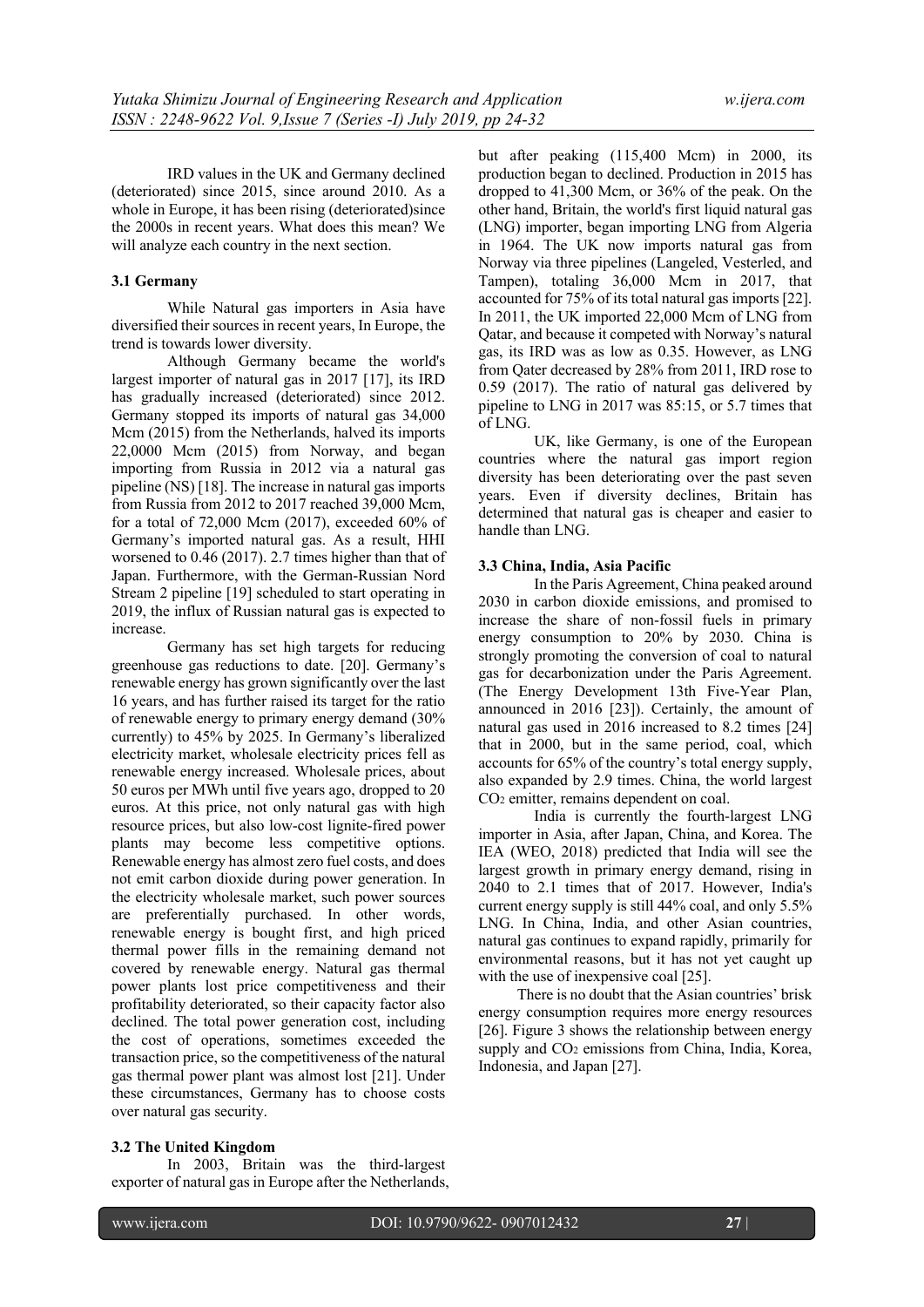

**Fig.3** Energy consumption and CO2 emissions Table 1 Energy consumption and CO<sub>2</sub> emissions, statistical table

| chiissions, statistical taolc            |              |            |                                  |            |                                |  |  |  |  |  |  |  |  |
|------------------------------------------|--------------|------------|----------------------------------|------------|--------------------------------|--|--|--|--|--|--|--|--|
| China                                    |              | Japan      | India                            | Korea      | Indonesia                      |  |  |  |  |  |  |  |  |
| CMC <sub>R</sub>                         | 0.99957827   |            | 0.91376345 0.99878509 0.99770395 |            | 0.99467662                     |  |  |  |  |  |  |  |  |
| CD <sub>R2</sub>                         | 0.99915672   |            | 0.83496364 0.99757166            | 0.99541317 | 0.98938158                     |  |  |  |  |  |  |  |  |
| Adiusted R2                              | 0.99913756   | 0.83129617 | 0.99751647                       | 0.99530893 | 0.98914026                     |  |  |  |  |  |  |  |  |
| Intercept                                | $-611.43402$ | 342.429864 | $-277.23353$                     | 39.5403165 | $-63.205608$                   |  |  |  |  |  |  |  |  |
| X Value 1                                | 3.32143452   | 1.5949681  |                                  |            | 2.688549 2.02135369 2.19288638 |  |  |  |  |  |  |  |  |
| CMC: coefficient of multiple correlation |              |            |                                  |            |                                |  |  |  |  |  |  |  |  |
| CO: coefficient of determination         |              |            |                                  |            |                                |  |  |  |  |  |  |  |  |

As shown in table 1, the coefficient of determination exceeds 0.9 for all target countries. Therefore, these Asian countries have a large correlation between energy supply and  $CO<sub>2</sub>$  emissions. In developing economies in the Asian region, it has been shown that energy supply will continue to increase and  $CO<sub>2</sub>$  emissions will also continue to increase. [28] The coefficient of X, which shows a high relationship with  $CO<sub>2</sub>$  emissions, is 3.3 in China, followed by India's 2.7, Indonesia's 2.2, Korea's 2.0 and Japan's 1.6.

#### **3.4 Japan**

Japan began importing natural gas (LNG) from Alaska in 1969. Since then, demand has increased year by year, and in 2017, natural gas constituted 24% of Japan's primary energy supply. In Japan, natural gas is mostly used for electricity and city gas. All imported natural gas is LNG; no natural gas is imported by pipeline.

As shown in Figure 4, Japan has diversified its energy imports by also obtaining LNG from Brunei (beginning in 1972), the UAE and Indonesia (1977), Malaysia (1982), Australia (1989), Qatar (1997), and Oman (2000) [29]. As a result, IRD was successfully diversified into 0.25 in 1995, 0.20 in 2000, 0.17 in 2005, 0.15 in 2010, and 0.14 in 2015.

In Japan, all 54 nuclear power plants were shut down for two years because of the Fukushima accident. Japan has compensated for the energy shortages caused by the Fukushima nuclear accident by increasing LNG imports by 30% from 2010. Japan switches natural gas from Asia to the Middle East and bought more at the highest price (Figure 4).



**Fig.4** Japan's share of Natural gas import

As a result, natural gas security was maintained, but at the expense of higher costs. Because of the Fukushima nuclear accident, Japan's natural gas import partners increased by six, totaling 20 countries, and IRD decreased by 0.13 (diversity increased). [30]

#### **IV. CONCLUSION**

Countries that have imported greater quantities of natural gas over longer periods of time generally have more diversified portfolios. In addition to Japan, countries such as Korea, and Taiwan, which do not having pipelines in particular, tend to have high diversity.

Although China has relatively little import experience (13 years), it is strongly promoting the switch from coal to natural gas to meet its burgeoning demand and serious PM 2.5 issues. China installed a natural gas pipeline from Western China, Central Asia, and Xinjiang (producing areas) to southern cities such as Shanghai, Guangdong, and Fujian (consuming areas). An LNG import terminal was built along the coast of China, and contracts were signed with 21 natural gas suppliers to increase diversity.

In the ASEAN countries, a plan called the "Trans-ASEAN Gas Pipeline (TAGP)" was launched [31] in the 1990s. This included a 9,000 km completed pipeline, with another 5,000 km pipeline under construction. Fewer than ten countries have import contracts with Thailand and Singapore. Therefore, although these countries' IRD of about 0.5 is high, a pipeline network connecting gas fields in the region with nearby consuming countries ensures diversity and secures supply stability.

In this report, we investigated the Paris Agreement's impact on the indicator of import natural gas region diversity, which is an important of energy security (Table 4). While Asian countries are promoting natural gas to achieve both rapid economic development and to improve the environment, the situation in Europe is completely different. Europe's natural gas pipeline network was developed in the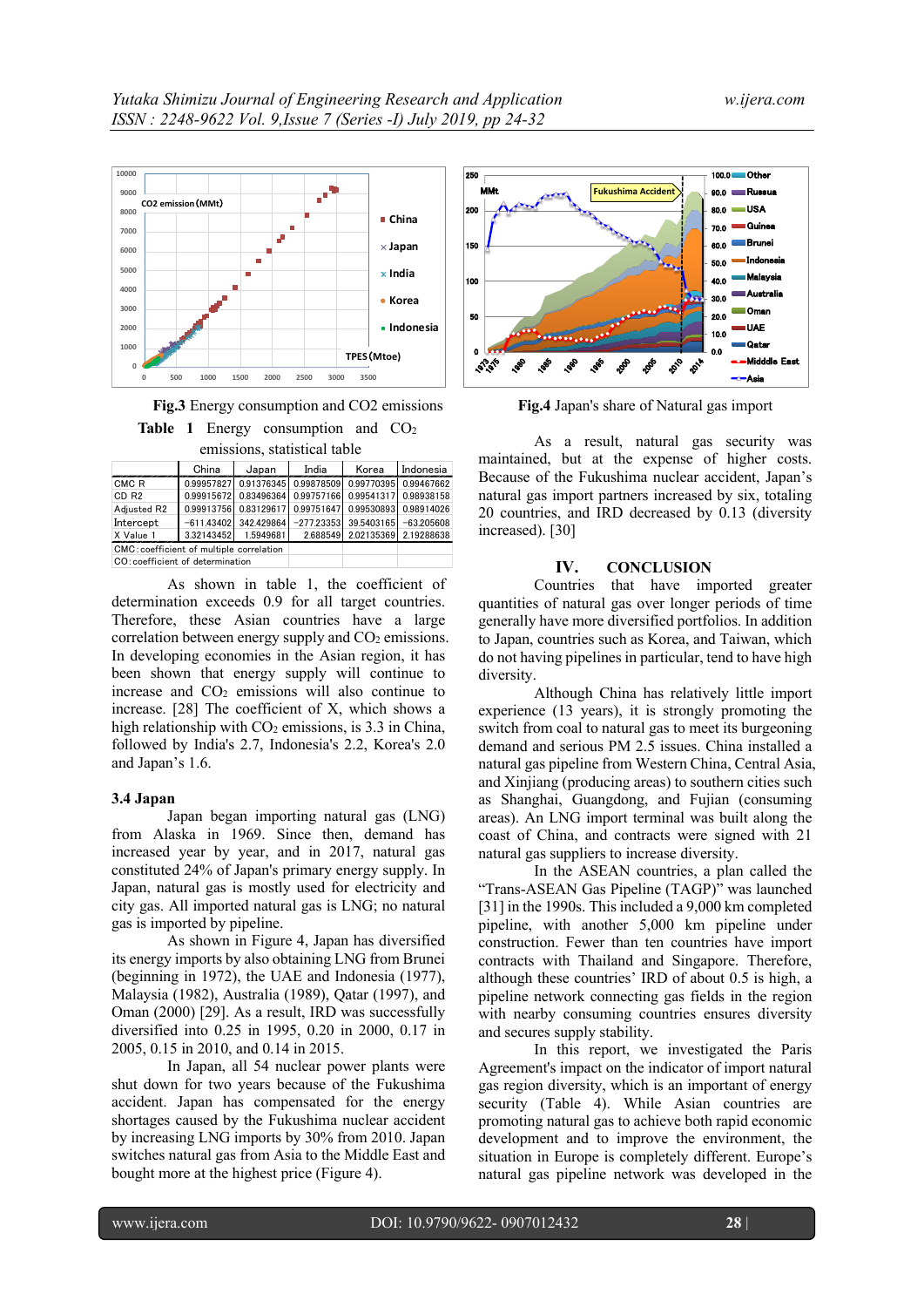1940s–60s, and natural gas imports in Europe have existed an average of 10 years longer than Asian imports, and the top eight natural gas importers mentioned in this article all have pipeline import ratios exceeding 50%. Like the European countries picked up in this paper, as the pipeline networks developed, IRD gradually rose, and diversity was lost.

As noted above regarding Germany, European countries have strongly promoted environmental measures in the wake of the Kyoto Protocol and the Paris Agreement. Germany's introduction of renewable energy resulted in a significant drop in renewable energy costs in the electricity wholesale market. As a result, natural gas became less price competitive compared to renewable energy, and natural gas no longer was used for power applications. The number of natural gas producers exporting to European countries is less than in Asian countries, and IRD is higher. In the fully liberalized European natural gas electricity market, prices is

becoming a more important factors than diversity.

For all natural gas importing countries, what is happening in Europe and Asia should be watched closely. In Asian countries where the introduction of natural gas has been greatly promoted as an environmental measure, it is likely that natural gas will continue to increase while the diversity of natural gas will improve. On the other hand, in European-type countries where the power market develops simultaneously with the progress of environmental measures, price competition between natural gas and renewable energy occurs, so natural gas is not used and the diversity of natural gas will be lost. Japan, the world's largest importer of natural gas, has the potential to inherit both of these bad points. In other words, a large increase in demand for natural gas in the Asian region will lead to a rise in prices, neither an increase in renewable energy nor development of the electricity market will occur, and the diversity of natural gas may be lost.

|         | Country        | Pipeline<br>ratio<br>(%) | HHI  | Import<br>Country<br>countries) | Total<br>Import<br>(Mcm) | Import<br>Histry<br>(year) |                 |           | Major natural gas exporter : Percentage of total % |                |          |  |
|---------|----------------|--------------------------|------|---------------------------------|--------------------------|----------------------------|-----------------|-----------|----------------------------------------------------|----------------|----------|--|
|         | Japan          | 0                        | 0.17 | 18                              | 115,285                  | 40                         | AUS:32.0        | MYS:17.0  | <b>OAT:11.8</b>                                    | RUS:8.4        | IDN:8.0  |  |
|         | Korea          | 0                        | 0.17 | 15                              | 48,651                   | 32                         | OAT:31.4        | AUS: 18.5 | OMN:11.6 MYS:10.1                                  |                | IDN:8.9  |  |
|         | India          |                          | 0.33 | 13                              | 24,435                   | 15                         | <b>OAT:54.1</b> | NGA: 16.4 | AUS:8.3                                            | AGO:5.3        | GIN:4.9  |  |
| Asia    | Chinese Taipei |                          | 0.19 | 13                              | 19,974                   | 29                         | <b>OAT:33.2</b> | MYS:18.0  | IDN:13.9                                           | PIG:12.1       | RUS:8.6  |  |
|         | China          | 40.3                     | 0.21 | 21                              | 89,789                   | 13                         | TKM:35.9        | AUS:22.7  | <b>OAT:11.4</b>                                    | MYS:6.2        | IDN:4.6  |  |
|         | Thailand       | 67.8                     | 0.51 | 10                              | 16,371                   | 21                         | MMR:68.2        | QAT:19.5  | AUS:4.2                                            | MYS:3.1        | NGA:1.2  |  |
|         | Singapore      | 74.7                     | 0.45 | 7                               | 11,253                   | 27                         | IDN:64.4        | MYS:12.0  | AUS:11.6                                           | <b>OAT:9.8</b> | EGY:0.8  |  |
|         | Asia Ave.      | 26.1                     | 0.29 | 13.9                            | 46,537                   | 25                         |                 |           |                                                    |                |          |  |
|         | Belgium        | 50.7                     | 0.27 | 5                               | 18,103                   | 53                         | NLD:23.3        | NOR:15.6  | DEU: 8.1                                           | GBR:8.1        | QAT:3.2  |  |
|         | Italy          | 52.8                     | 0.26 | 13                              | 69,651                   | 45                         | RUS:39.4        | DZA:29.4  | <b>QAT:10.1</b>                                    | LBY:7.0        | AUT:4.1  |  |
| $\circ$ | Spain          | 52.8                     | 0.28 | 11                              | 34,627                   | $48 +$                     | DZA:48.3        | NGA: 12.5 | PNG:10.2                                           | QAT:10.0       | NOR: 9.9 |  |
| Europe  | France         | 64.8                     | 0.24 | 10                              | 48,708                   | 52                         | NOR:42.3        | RUS: 18.9 | NLD:10.2                                           | DZA:7.9        | NGA:6.2  |  |
|         | UK             | 85.3                     | 0.59 | 10                              | 47,765                   | 55                         | NOR: 75.4       | QAT:12.9  | <b>BEL:5.6</b>                                     | NLD:3.9        |          |  |
|         | Turkey         | 89.0                     | 0.32 | 11                              | 55,121                   | 34 <sup>1</sup>            | RUS: 51.9       | IRN:16.8  | AZE: 11.9                                          | DZA:8.4        | NGA:3.8  |  |
|         | Netherlands    | 99.7                     | 0.32 | 6                               | 53,795                   | $41 +$                     | NOR:47.3        | RUS:28.0  | BEL:13.2                                           | GBR:2.9        | DEU:2.9  |  |
|         | Germany        | 100.0                    | 0.46 | 2                               | 119,471                  | 53                         | RUS:60.3        | NOR:11.0  |                                                    |                |          |  |
|         | EU Ave.        | 50.3                     | 0.32 | 11.2                            | 51,221                   | 36                         |                 |           |                                                    |                |          |  |

**Table 2** Asian and European Natural Gas Import Region Diversity Indicators and Related Values

 AUS:Australia MYS:Malaysia QAT:Qatar RUS:Russia IDN:Indonesia OMN:Oman NGA:Nigeria AGO:Angola GIN:Guinea PIG:Papua New Guinea TKM:Turkmenistan MMR:Myanmar EGY:Egypt NLD:Netherlands NOR:Norway AZE:Azerbaijan DEU:Germany GBR:United Kingdom DZA:Algeria NGA:Nigeria PNG:Papua New Guinea BEL:Belgium IRN:Iran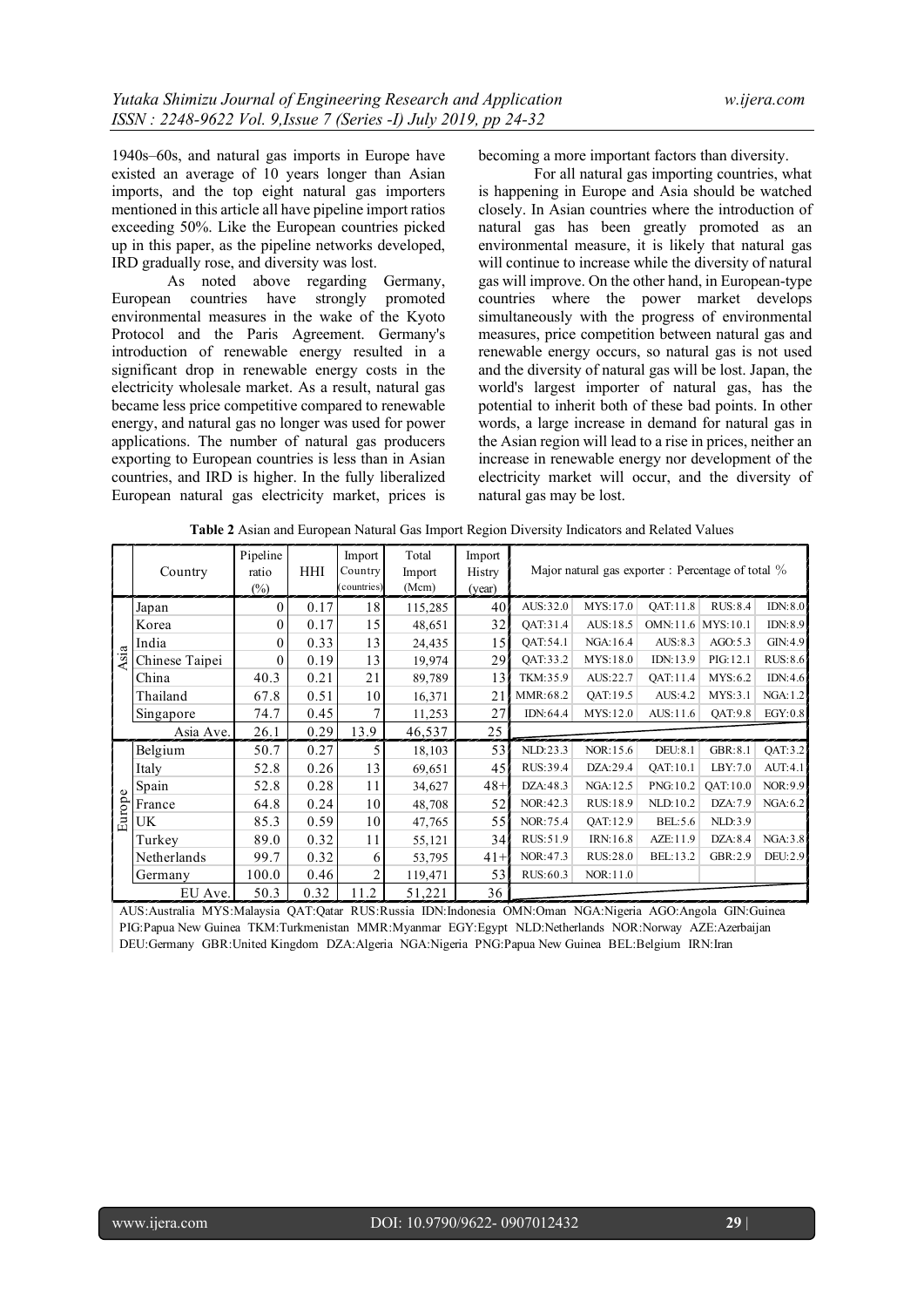|                     |                          |                                               | Table-3               |              |              |              | Energy Security Indicators Summary |              |               |               |               |                   |               | Table            |               |               |               |               |                  |                    |
|---------------------|--------------------------|-----------------------------------------------|-----------------------|--------------|--------------|--------------|------------------------------------|--------------|---------------|---------------|---------------|-------------------|---------------|------------------|---------------|---------------|---------------|---------------|------------------|--------------------|
|                     |                          | <b>Security Index</b>                         |                       | 2000<br>20%  | 2001<br>20%  | 2002<br>19%  | 2003<br>17%                        | 2004<br>19%  | 2005<br>20%   | 2006<br>20%   | 2007<br>18%   | 2008<br>18%       | 2009<br>20%   | 2010<br>20%      | 2011<br>11%   | 2012<br>6%    | 2013<br>6%    | 2014          | 2015<br>7%       | 2016<br>8%         |
|                     |                          | Self-sufficiency rate<br>Energy efficiency    | TPES/GDP              | 0.10         | 0.10         | 0.10         | 0.09                               | 0.09         | 0.09          | 0.09          | 0.09          | 0.09              | 0.09          | 0.09             | 0.08          | 0.08          | 0.08          | 6%<br>0.07    | 0.07             | 0.07               |
|                     | Japan                    | Resource diversity                            | HНI                   | 0.26         | 0.25         | 0.25         | 0.26                               | 0.25         | 0.26          | 0.25          | 0.27          | 0.27              | 0.25          | 0.24             | 0.26          | 0.28          | 0.29          | 0.28          | 0.29             | 0.28               |
|                     |                          | Price Index<br><b>CO2</b> Emissions           | CO2/TPES              | 79.8<br>51.9 | 83.1<br>52.3 | 80.8<br>54.2 | 84.2<br>54.9                       | 85.7<br>52.9 | 91.5<br>53.3  | 96.7<br>52.4  | 97.3<br>54.9  | 110.2<br>53.4     | 100.8<br>53.1 | 100.0<br>52.8    | 110.7<br>60   | 118.3<br>63.6 | 127.8<br>64.6 | 134.2<br>64.7 | 121.0<br>63.9    | 109.2<br>64.4      |
|                     |                          | Import diversity                              | HНI                   | 0.20         | 0.19         | 0.19         | 0.18                               | 0.18         | 0.17          | 0.16          | 0.14          | 0.14              | 0.14          | 0.14             | 0.12          | 0.12          | 0.13          | 0.13          | 0.14             | 0.15               |
|                     |                          | Self-sufficiency rate                         | ℅                     | 99%          | 101%         | 98%          | 97%                                | 95%          | 94%           | 92%           | 91%           | 91%               | 89%           | 88%              | 88%           | 85%           | 85%           | 85%           | 84%              | 80%                |
|                     | China                    | Energy efficiency<br>Resource diversity       | TPES/GDP<br>HНI       | 0.51<br>0.41 | 0.48<br>0.41 | 0.47<br>0.42 | 0.49<br>0.44                       | 0.50<br>0.45 | 0.50<br>0.48  | 0.48<br>0.49  | 0.46<br>0.50  | 0.43<br>0.49      | 0.42<br>0.50  | 0.42<br>0.50     | 0.41<br>0.51  | 0.39<br>0.49  | 0.38<br>0.48  | 0.36<br>0.47  | 0.34<br>0.48     | 0.31<br>0.46       |
|                     |                          | CO <sub>2</sub> Emissions                     | CO2/TPES              | 65.5         | 66.6         | 67.3         | 68.4                               | 70.1         | 72.5          | 73.1          | 73.7          | 73.9              | 74.1          | 73.4             | 75.2          | 74.7          | 75.4          | 73.5          | 72.7             | 73.1               |
|                     |                          | Import diversity                              | HНI                   | 0.27         | 0.23         | 0.24         | 0.24                               | 0.22         | 0.22          | 0.20          | 0.22          | 0.20              | 0.18          | 0.14             | 0.14          | 0.16          | 0.17          | 0.18          | 0.20             | 0.19               |
|                     |                          | Self-sufficiency rate<br>Energy efficiency    | ℅<br>TPES/GDP         | 18%<br>0.27  | 18%<br>0.26  | 18%<br>0.25  | 19%<br>0.25                        | 18%<br>0.24  | 20%<br>0.24   | 20%<br>0.23   | 19%<br>0.22   | 20%<br>0.22       | 19%<br>0.22   | 18%<br>0.23      | 18%<br>0.23   | 18%<br>0.23   | 17%<br>0.22   | 18%<br>0.22   | 19%<br>0.22      | 18%<br>0.22        |
|                     | Korea                    | Resource diversity                            | HНI                   | 0.53         | 0.49         | 0.40         | 0.39                               | 0.42         | 0.43          | 0.44          | 0.41          | 0.41              | 0.38          | 0.37             | 0.39          | 0.38          | 0.37          | 0.37          | 0.40             | 0.40               |
|                     |                          | Price Index                                   |                       | 65.2         | 70.0         | 72.3         | 76.8                               | 78.5         | 84.3          | 92.5          | 95.8          | 102.5             | 98.6          | 100.0            | 104.0         | 112.4         | 117.2         | 120.0         | 112.2            | 109.5              |
|                     |                          | CO <sub>2</sub> Emissions<br>Import diversity | CO2/TPES<br>HНI       | 54.8         | 55.7         | 52.4         | 51.6                               | 52.7         | 52            | 51.9<br>0.75  | 51.3<br>0.68  | 51.4<br>0.53      | 52.3<br>0.43  | 52.6<br>0.75     | 52.6<br>0.71  | 52.2<br>0.65  | 52<br>0.73    | 50.1<br>0.74  | 51<br>0.36       | 49.8<br>0.40       |
| <b>Aian Country</b> |                          | Self-sufficiency rate                         | %                     | 80%          | 80%          | 80%          | 80%                                | 79%          | 78%           | 76%           | 75%           | 74%               | 73%           | 72%              | 71%           | 68%           | 67%           | 65%           | 64%              | 65%                |
|                     | India                    | Energy efficiency                             | TPES/GDP              | 0.55         | 0.53         | 0.53         | 0.50                               | 0.49         | 0.46          | 0.44          | 0.43          | 0.43              | 0.44          | 0.42             | 0.42          | 0.41          | 0.39          | 0.39          | 0.36             | 0.35               |
|                     |                          | Resource diversity<br>CO2 Emissions           | HНI<br>CO2/TPES       | 0.29<br>47.9 | 0.30<br>47.9 | 0.30<br>48   | 0.30<br>47.7                       | 0.31<br>48.9 | 0.30<br>49.8  | 0.31<br>51.2  | 0.31<br>52.9  | 0.32<br>53.1      | 0.33<br>53.7  | 0.33<br>53.9     | 0.33<br>54.2  | 0.34<br>56.1  | 0.35<br>56.8  | 0.35<br>58.4  | 0.34<br>57.8     | 0.34<br>57.5       |
|                     |                          | Import diversity                              | HНI                   | 0.52         | 0.53         | 0.52         | 0.53                               | 0.50         | 0.44          | 0.37          | 0.31          | 0.25              | 0.24          | 0.17             | 0.21          | 0.31          | 0.34          | 0.31          | 0.37             | 0.26               |
|                     |                          | Self-sufficiency rate                         | ℅<br>TPES/GDP         | 14%<br>0.29  | 13%          | 13%<br>0.30  | 13%<br>0.30                        | 12%          | 12%<br>0.28   | 12%<br>0.27   | 12%<br>0.27   | 12%               | 12%<br>0.26   | 12%<br>0.25      | 12%<br>0.24   | 12%<br>0.23   | 13%<br>0.22   | 12%<br>0.22   | 11%              | 10%<br>0.21        |
|                     | <b>Chines</b><br>ie<br>≘ | Energy efficiency<br>Resource diversity       | HНI                   | 0.35         | 0.30<br>0.35 | 0.35         | 0.40                               | 0.29<br>0.43 | 0.45          | 0.42          | 0.39          | 0.26<br>0.37      | 0.40          | 0.33             | 0.32          | 0.36          | 0.34          | 0.33          | 0.22<br>0.33     | 0.34               |
|                     |                          | <b>CO2</b> Emissions                          | CO2/TPES              | 60.3         | 59           | 58.4         | 58.8                               | 58.6         | 59.3          | 59.7          | 57.8          | 57.3              | 56.1          | 55.3             | 55.8          | 55.5          | 54.8          | 54.3          | 54.9             | 56.2               |
|                     |                          | Import diversity                              | HНI                   | 61%          | 58%          | 56%          | 55%                                | 53%          | 56%           | 57%           | 57%           | 61%               | 60%           | 60%              | 0.81<br>58%   | 0.78<br>60%   | 0.73<br>58%   | 0.71<br>59%   | 0.62<br>56%      | 0.61<br>57%        |
|                     |                          | Self-sufficiency rate<br>Energy efficiency    | %<br>TPES/GDP         | 0.33         | 0.33         | 0.34         | 0.35                               | 0.35         | 0.35          | 0.34          | 0.34          | 0.34              | 0.34          | 0.35             | 0.34          | 0.34          | 0.36          | 0.35          | 0.34             | 0.34               |
|                     | hailand                  | Resource diversity                            | HНI                   | 0.41         | 0.42         | 0.41         | 0.41                               | 0.41         | 0.40          | 0.40          | 0.39          | 0.39              | 0.41          | 0.38             | 0.38          | 0.38          | 0.37          | 0.36          | 0.39             | 0.37               |
|                     |                          | CO <sub>2</sub> Emissions                     | CO2/TPES<br>HНI       | 50.3         | 51.4<br>0.57 | 49.2<br>0.57 | 47.5<br>0.59                       | 48.1<br>0.63 | 48.3<br>0.67  | 47.7<br>0.66  | 47.5<br>0.73  | 47.5<br>0.71      | 45.9<br>0.76  | 45.3<br>0.75     | 45<br>0.65    | 45.2<br>0.74  | 43.8<br>0.58  | 43.4<br>0.50  | 44<br>0.46       | 42.2<br>0.41       |
|                     |                          | Import diversity<br>Self-sufficiency rate     | %                     | 1%           | 2%           | 2%           | 2%                                 | $1\%$        | 2%            | 2%            | 2%            | 2%                | 2%            | 2%               | 2%            | 2%            | 3%            | 2%            | 2%               | 2%                 |
|                     | Singapore                | Energy efficiency                             | TPES/GDP              | 0.14         | 0.16         | 0.15         | 0.18                               | 0.19         | 0.13          | 0.13          | 0.11          | 0.12              | 0.10          | 0.11             | 0.11          | 0.10          | 0.09          | 0.09          | 0.09             | 0.09               |
|                     |                          | Resource diversity<br><b>CO2</b> Emissions    | HНI<br>CO2/TPES       | 0.87<br>53.9 | 0.81<br>47.2 | 0.73<br>46.6 | 0.69<br>35.6                       | 0.69<br>30.8 | 0.59<br>41.9  | 0.59<br>39.5  | 0.55<br>43.9  | 0.58<br>38.1      | 0.54<br>45.4  | 0.56<br>41.6     | 0.57<br>42.5  | 0.54<br>42.7  | 0.50<br>43.5  | 0.49<br>41.5  | 0.51<br>39.5     | 0.51<br>39.5       |
|                     |                          | Import diversity                              | HНI                   |              |              |              |                                    |              |               |               | 0.74          | 0.68              | 0.42          | 0.18             | 0.24          | 0.34          | 0.31          | 0.29          | 0.29             | 0.30               |
|                     |                          | Self-sufficiency rate                         | %                     | 40%          | 39%          | 40%          | 40%                                | 40%          | 41%           | 40%           | 42%           | 40%               | 41%           | 40%              | 40%           | 39%           | 38%           | 39%           | 39%              | 37%                |
|                     | Germany                  | Energy efficiency<br>Resource diversity       | TPES/GDP<br>HНI       | 0.11<br>0.23 | 0.11<br>0.23 | 0.11<br>0.23 | 0.11<br>0.24                       | 0.11<br>0.25 | 0.11<br>0.25  | 0.10<br>0.24  | 0.10<br>0.26  | 0.10<br>0.24      | 0.10<br>0.24  | 0.10<br>0.22     | 0.09<br>0.22  | 0.09<br>0.23  | 0.09<br>0.22  | 0.08<br>0.22  | 0.08<br>0.22     | 0.08<br>0.23       |
|                     |                          | Price Index                                   |                       | 64.0         | 66.3         | 68.7         | 74.1                               | 76.1         | 84.5          | 91.4          | 91.8          | 100.7             | 95.4          | 100.0            | 108.6         | 110.3         | 112.2         | 109.6         | 101.6            | 96.3               |
|                     |                          | CO <sub>2</sub> Emissions                     | CO2/TPES              | 57.6         | 57.3         | 57.6         | 58.2                               | 56.6         | 55.7          | 55            | 55.7          | 55.9              | 55.4          | 55.5             | 56.4          | 57.2          | 57.4          | 56.4          | 56.6             | 56.3               |
|                     |                          | Import diversity<br>Self-sufficiency rate     | HНI<br>℅              | 0.33<br>73%  | 0.32<br>76%  | 0.32<br>73%  | 0.30<br>72%                        | 0.31<br>71%  | 0.30<br>70%   | 0.32<br>72%   | 0.33<br>71%   | 0.32<br>75%       | 0.28<br>78%   | 0.29<br>78%      | 0.30<br>82%   | 0.30<br>85%   | 0.31<br>86%   | 0.32<br>91%   | 0.34<br>92%      | 0.46<br>88%        |
|                     | <b>States</b>            | Energy efficiency                             | TPES/GDP              | 0.18         | 0.17         | 0.17         | 0.17                               | 0.17         | 0.16          | 0.16          | 0.16          | 0.15              | 0.15          | 0.15             | 0.14          | 0.14          | 0.14          | 0.14          | 0.13             | 0.13               |
|                     |                          | Resource diversity                            | HНI                   | 0.27         | 0.28<br>79.8 | 0.28         | 0.28<br>81.8                       | 0.28         | 0.27          | 0.27          | 0.27          | 0.28              | 0.28<br>93.6  | 0.28             | 0.29          | 0.29          | 0.29          | 0.29          | 0.30             | 0.32<br>77.7       |
|                     | <b>Inited</b>            | Price Index<br>CO <sub>2</sub> Emissions      | CO2/TPES              | 78.6<br>60.2 | 61.1         | 72.1<br>58.7 | 59.3                               | 88.1<br>58.9 | 103.6<br>58.7 | 106.9<br>58.3 | 108.0<br>58.1 | 124.7<br>57.8     | 56.5          | 100.0<br>57.7    | 108.3<br>56   | 105.3<br>54.5 | 105.9<br>55.1 | 106.4<br>54.5 | 85.4<br>53.7     | 53.3               |
|                     |                          | Import diversity                              | HНI                   | 0.88         | 0.88         | 0.89         | 0.77                               | 0.73         | 0.74          | 0.75          | 0.68          | 0.82              | 0.77          | 0.77             | 0.81          | 0.89          | 0.93          | 0.96          | 0.93             | 0.94               |
|                     |                          | Self-sufficiency rate<br>Energy efficiency    | %<br>TPES/GDP         | 16%<br>0.08  | 16%<br>0.08  | 16%<br>0.08  | 16%<br>0.09                        | 16%<br>0.09  | 16%<br>0.09   | 16%<br>0.08   | 17%<br>0.08   | 18%<br>0.08       | 19%<br>0.08   | 19%<br>0.08      | 19%<br>0.08   | 22%<br>0.08   | 24%<br>0.08   | 25%<br>0.07   | 24%<br>0.07      | 22%<br>0.07        |
|                     | taly<br>Price Index      | Resource diversity                            | HНI                   | 0.38         | 0.37         | 0.37         | 0.35                               | 0.34         | 0.34          | 0.33          | 0.33          | 0.32              | 0.31          | 0.31             | 0.30          | 0.28          | 0.27          | 0.26          | 0.28             | 0.28               |
|                     |                          |                                               |                       | 79.1         | 85.3         | 84.9         | 88.2                               | 89.4         | 98.7          | 106.9         | 104.6         | 103.1             | 96.4          | 100.0            | 107.7         | 121.4         | 120.2         | 117.4         | 108.5            | 102.9              |
|                     |                          | CO <sub>2</sub> Emissions<br>Import diversity | CO2/TPES<br>HНI       | 58.5<br>0.39 | 58.3<br>0.35 | 58.9<br>0.31 | 58.6<br>0.30                       | 59.4<br>0.29 | 58.5<br>0.26  | 58.1<br>0.24  | 57.3<br>0.24  | 56.4<br>0.24      | 54<br>0.22    | 53.9<br>0.21     | 54.6<br>0.21  | 54.3<br>0.20  | 51.9<br>0.27  | 51.9<br>0.24  | 51.6<br>0.25     | 51.5<br>0.27       |
|                     |                          | Self-sufficiency rate                         | %                     | 35%          | 35%          | 33%          | 31%                                | 30%          | 28%           | 28%           | 27%           | 29%               | 30%           | 30%              | 28%           | 26%           | 26%           | 24%           | 25%              | 26%                |
|                     |                          | Energy efficiency                             | TPES/GDP              | 0.15<br>0.22 | 0.14         | 0.14         | 0.14                               | 0.13         | 0.13          | 0.13          | 0.14          | 0.13              | 0.14          | 0.14<br>0.22     | 0.13          | 0.13          | 0.12<br>0.22  | 0.12          | 0.12             | 0.12               |
|                     | urkey                    | Resource diversity<br>Price Index             | HНI                   | 77.4         | 0.25<br>84.7 | 0.24<br>85.6 | 0.25<br>82.0                       | 0.24<br>76.0 | 0.24<br>84.1  | 0.24<br>85.8  | 0.25<br>84.7  | 0.24<br>95.1      | 0.21<br>96.2  | 100.0            | 0.23<br>99.4  | 0.23<br>107.0 | 110.4         | 0.23<br>100.1 | 0.22<br>90.0     | 0.20<br>86.3       |
|                     |                          | CO <sub>2</sub> Emissions                     | CO2/TPES              | 63           | 62.1         | 62           | 61.7                               | 61.4         | 61.4          | 61.7          | 63.4          | 63.7              | 63.5          | 60.5             | 61            | 60.5          | 59.2          | 61.6          | 59.2             | 59.2               |
|                     |                          | Import diversity<br>Self-sufficiency rate     | HHI<br>%              | 0.56<br>78%  | 0.54<br>79%  | 0.51<br>78%  | 0.43<br>72%                        | 0.47<br>82%  | 0.48<br>77%   | 0.46<br>76%   | 0.45<br>75%   | 0.42<br>85%       | 0.35<br>80%   | 0.29<br>84%      | 0.39<br>85%   | 0.38<br>84%   | 0.39<br>90%   | 0.36<br>82%   | 0.36<br>65%      | 0.34<br>62%        |
| Europe Country      |                          | Energy efficiency                             | TPES/GDP              | $0.10\,$     | 0.10         | 0.11         | 0.11                               | 0.11         | 0.10          | 0.10          | 0.10          | 0.09              | 0.10          | 0.10             | 0.09          | 0.09          | 0.09          | 0.09          | 0.09             | 0.08               |
|                     | Netherlands              | Resource diversity                            | HНI                   | 0.37         | 0.36         | 0.36         | 0.36                               | 0.36         | 0.36          | 0.36          | 0.35          | 0.35              | 0.36          | 0.38             | 0.36          | 0.34          | 0.34          | 0.33          | 0.32             | 0.33               |
|                     |                          | Price Index<br>CO <sub>2</sub> Emissions      | CO2/TPES              | 87.6<br>51.2 | 88.3<br>51.2 | 83.8<br>50.7 | 86.9<br>49.8                       | 87.7<br>49.5 | 94.6<br>49    | 101.5<br>48.3 | 102.1<br>48.6 | 106.1<br>49.3     | 106.3<br>48.5 | 100.0<br>48.2    | 98.0<br>48.3  | 100.0<br>47.5 | 100.7<br>48.1 | 103.1<br>48.4 | 99.5<br>50.7     | 94.9<br>50.3       |
|                     |                          | Import diversity                              | HНI                   | 0.24         | 0.23         | 0.22         | 0.21                               | 0.19         | 0.17          | $0.18\,$      | 0.20          | 0.20              | 0.20          | 0.19             | 0.19          | 0.24          | 0.24          | 0.26          | 0.28             | 0.25               |
|                     |                          | Self-sufficiency rate                         | %                     | 52%          | 51%          | 51%          | 51%                                | 50%          | 50%           | 51%           | 51%           | 51%               | 51%           | 52%              | 54%           | 53%           | 54%           | 56%           | 56%              | 54%                |
|                     | France                   | Energy efficiency<br>Resource diversity       | $\it TPES/GDP$<br>HНI | 0.11<br>0.33 | 0.11<br>0.32 | 0.11<br>0.31 | 0.11<br>0.32                       | 0.11<br>0.32 | 0.11<br>0.32  | 0.10<br>0.32  | 0.10<br>0.31  | 0.10<br>0.32      | 0.10<br>0.29  | $0.10\,$<br>0.28 | 0.09<br>0.31  | 0.09<br>0.27  | 0.09<br>0.27  | 0.09<br>0.30  | 0.09<br>0.30     | 0.09<br>0.27       |
|                     |                          | Price Index                                   |                       | 72.6         | 69.6         | 67.3         | 69.1                               | 73.7         | 82.8          | 86.1          | 92.2          | 101.4             | 91.8          | 100.0            | 109.2         | 112.1         | 110.9         | 108.1         | 103.0            | 99.5               |
|                     |                          | CO <sub>2</sub> Emissions<br>Import diversity | CO2/TPES<br>HНI       | 34.6<br>0.51 | 33.8<br>0.51 | 33.2<br>0.53 | 32.9<br>0.72                       | 32.5<br>0.59 | 32.6<br>0.60  | 32.3<br>0.44  | 31.9<br>0.50  | 31.3<br>0.56      | 31.5<br>0.40  | 30.9<br>0.35     | 29.5<br>0.35  | 29.8<br>0.41  | 29.7<br>0.41  | 27.9<br>0.42  | 28.1<br>0.47     | 28.6<br>0.49       |
|                     |                          | Self-sufficiency rate                         | %                     | 122%         | 117%         | 118%         | 110%                               | 102%         | 92%           | 85%           | 83%           | 80%               | 80%           | 73%              | 69%           | 60%           | 57%           | 60%           | 65%              | 67%                |
|                     |                          | Energy efficiency                             | TPES/GDP              | 0.11         | 0.10         | $0.10\,$     | 0.10                               | 0.10         | 0.09          | 0.09          | $\rm 0.08$    | $\overline{0.08}$ | 0.08          | 0.08             | $0.08\,$      | $0.08\,$      | 0.07          | 0.07          | 0.07             | 0.07               |
|                     | K                        | Resource diversity<br>Price Index             | HНI                   | 0.36<br>70.7 | 0.34<br>70.7 | 0.36<br>69.5 | 0.35<br>70.7                       | 0.39<br>74.0 | 0.36<br>84.3  | 0.35<br>92.5  | 0.36<br>89.8  | 0.37<br>102.0     | 0.36<br>98.2  | 0.35<br>100.0    | 0.35<br>104.4 | 0.32<br>105.6 | 0.30<br>105.3 | 0.28<br>103.2 | 0.28<br>96.1     | 0.30<br>91.7       |
|                     |                          | CO <sub>2</sub> Emissions                     | CO2/TPES              | 55.8         | 57.1         | 56.4         | 56.8                               | 57.4         | 57            | 58.1          | 59            | 58.1              | 56            | 55.9             | 55.6          | 56.9          | 55.9          | 54.2          | 51.7             | 49.6               |
|                     |                          | Import diversity                              | HНI                   | 0.40         | 0.35         | 0.37         | 0.38                               | 0.32         | 0.25          | 0.20          | 0.23          | 0.21              | 0.19          | 0.20             | 0.22          | 0.24          | 0.34          | 0.37          | 0.39             | 0.37               |
|                     |                          | Self-sufficiency rate                         | %                     | 26%          | 27%          | 25%          | 25%                                | 23%          | 21%           | 22%           | 21%           | 22%               | 24%           | 27%              | 25%           | 27%           | 30%           | 31%           | 28%              | 28%                |
|                     |                          | Energy efficiency<br>Resource diversity       | TPES/GDP<br>HНI       | 0.11<br>0.30 | 0.11<br>0.28 | 0.11<br>0.27 | 0.11<br>0.26                       | 0.11<br>0.26 | 0.11<br>0.27  | 0.10<br>0.27  | 0.10<br>0.26  | 0.09<br>0.28      | 0.09<br>0.29  | 0.09<br>0.29     | 0.09<br>0.29  | 0.09<br>0.33  | 0.09<br>0.36  | 0.08<br>0.37  | $0.08\,$<br>0.39 | $\rm 0.08$<br>0.38 |
|                     | Spain                    | Price Index                                   |                       | 76.2         | 74.6         | 75.0         | 73.5                               | 75.0         | 88.0          | 92.1          | 88.0          | 101.4             | 93.5          | 100.0            | 106.2         | 112.6         | 110.2         | 110.2         | 99.3             | 90.9               |
|                     |                          | CO <sub>2</sub> Emissions<br>Import diversity | CO2/TPES<br>HНI       | 54.6<br>0.30 | 53.4<br>0.31 | 55.1<br>0.31 | 54.3<br>0.31                       | 54.9<br>0.34 | 56.2<br>0.30  | 54.7<br>0.35  | 56.1<br>0.34  | 53.2<br>0.28      | 51.6<br>0.28  | 49<br>0.28       | 50.3<br>0.33  | 49.6<br>0.37  | 47.9<br>0.35  | 48.4<br>0.36  | 49.6<br>0.32     | 47.6<br>0.28       |
|                     |                          | Self-sufficiency rate                         | %                     | 89%          | 89%          | 90%          | 88%                                | 86%          | 85%           | 80%           | 75%           | 73%               | 71%           | 67%              | 67%           | 73%           | 73%           | 72%           | 72%              | 67%                |
|                     |                          | Energy efficiency                             | TPES/GDP              | 0.27         | 0.27         | 0.26         | 0.26                               | 0.25         | 0.24          | 0.24          | 0.22          | 0.22              | 0.20          | 0.21             | 0.20          | 0.19          | 0.19          | 0.18          | 0.17             | 0.17               |
|                     | Poland                   | Resource diversity                            | HНI                   | 0.46<br>53.1 | 0.45<br>57.8 | 0.44<br>59.4 | 0.44<br>62.5                       | 0.42<br>66.4 | 0.41<br>74.8  | 0.41<br>77.3  | 0.40<br>77.8  | 0.39<br>94.5      | 0.38<br>90.7  | 0.37<br>100.0    | 0.38<br>106.0 | 0.37<br>109.8 | 0.39<br>103.0 | 0.37<br>99.2  | 0.37<br>92.4     | 0.34<br>85.0       |
|                     |                          | Price Index<br>CO <sub>2</sub> Emissions      | CO2/TPES              | 77.9         | 77.1         | 76.3         | 77.1                               | 77.9         | 76.8          | 76            | 75.9          | 73.7              | 74.1          | 73.1             | 71.7          | 72.7          | 71.5          | 70.9          | 71.1             | 70.5               |
|                     |                          | Import diversity                              | HНI                   | 0.37         | 0.43         | 0.46         | 0.43                               | 0.37         | 0.32          | 0.27          | 0.24          | 0.24              | 0.24          | 0.22             | 0.18          | 0.22          | 0.28          | 0.26          | 0.22             | 0.27               |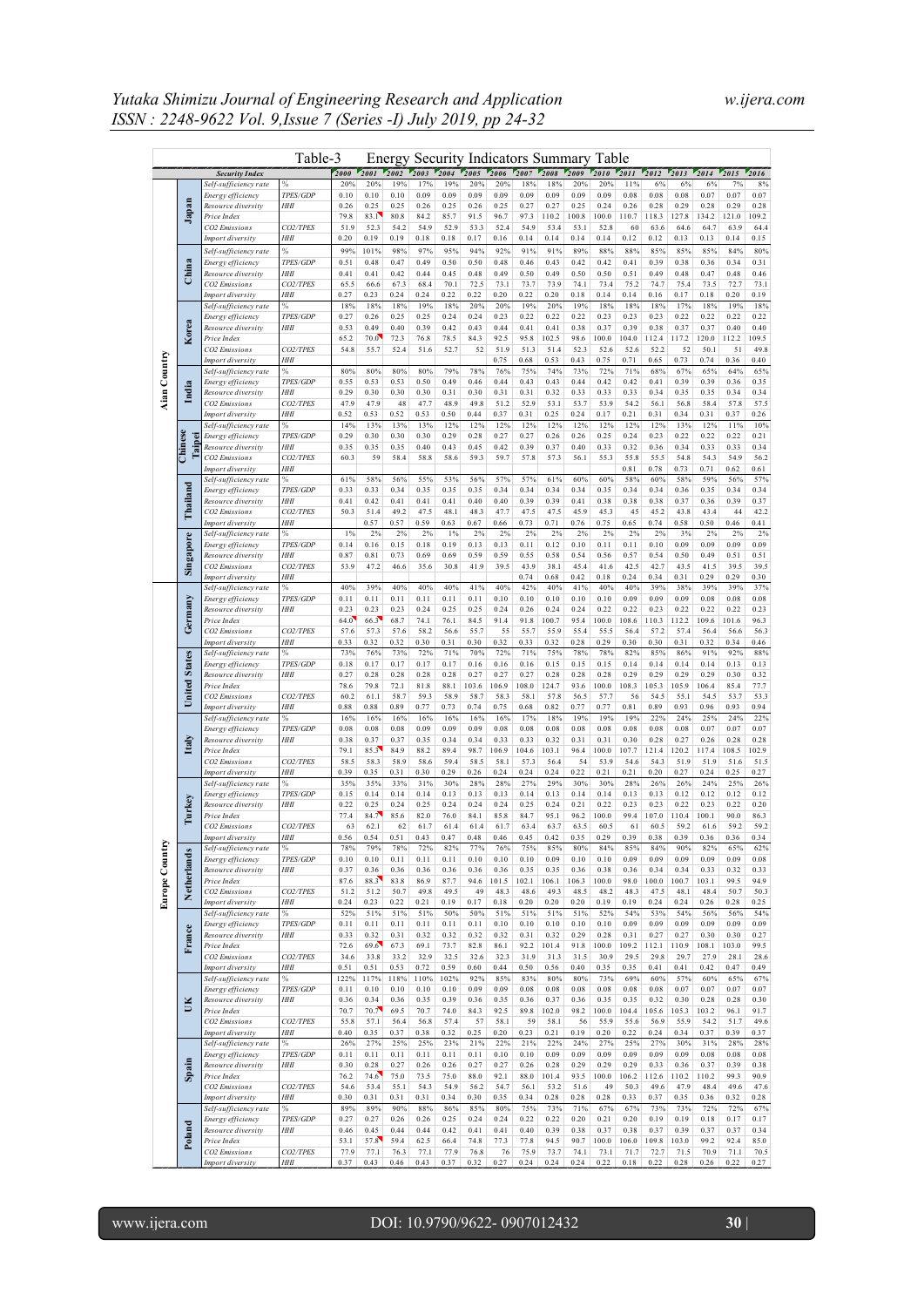#### **REFERENCES**

- [1]. International Energy Agency. World energy balances 2018
- [2]. International Energy Agency, World Energy Outlook 2018
- [3]. A. Stirling, Multicriteria diversity analysis:A novel heuristic framework for appraising energy portfolios, Energy Policy, Volume 38, Issue 4, 2010, pp.1622-1634
- [4]. N. Lefevre, Measuring the energy security implications of fossil fuel resource concentration, Energy Policy 38,2010, pp.1635-1644
- [5]. OECD, Country Risk Classifications of the Participants to the Arrangement on Officially Supported Export Credits, Valid as of: 29 January 2016,http://www.oecd.org/trade/xcred/cre-crc-

historical-internet-english.pdf

- [6]. V. Vivoda, LNG import diversification and energy security in Asia, Energy Policy, 129, 2019, 967-974
- [7]. D. Chuang, M.C., Energy security and improvements in the function of diversity indices –Taiwan energy supply structure case study, Renewable and Sustainable Energy Reviews, 24,2013, pp.9-20
- [8]. A. Neumann, Security of Supply in Liberalized European Gas Markets, Europa-University Viadrina Frankfurt/ Oder, 2004, pp.17-20
- [9]. J. C. Jansen, V. Arkel, M. G. Boots, Designing indicators of long-term energy supply security, ECN-C–04-007, 2004, pp.1-35
- [10]. P. Hauser, H. U. Heinrichs, B. Gillessen, T. Muller, Implications of diversification strategies in the European natural gas market for the German energy system, Energy 151, 2018, 442-454
- [11]. S. Suehiro, Basic unit of GDP as an energy saving indicator - Problems of international comparison in GDP base unit and estimation by sectoral approach (The Institute of Energy Economics, Japan, 2007).
- [12]. U.S. Energy Information Administration, World oil transit chokepoints, [Online], https://www.eia.gov/beta/international/regio ns-topics.php?RegionTopicID=WOTC [Accessed: 21-Jun-2019].
- [13]. Ministry of Economy, Trade and Industry, About energy security evaluation index (Report : December 25, 2014)
- [14]. Y. Shimizu, M. Nakano, Journal of Japan Society for Safety Engineering, A New Energy Security Indicator Including Choke Point Risk, Vol.57, No. 3, 2018, pp. 237-245
- [15]. S. Oogaki, Diversity and similarity New taxonomic indicator, Kansai Marine Life Conference "Argonauta" No. 15, 2008, pp.10-

22

- [16]. Ministry of Economy, Agency for Natural Resources and Energy, Trade and Industry, Energy white paper 2009, No.1, Summary of energy supply and demand
- [17]. Ministry of Economy, Agency for Natural Resources and Energy, Trade and Industry, Energy white paper 2016, No.1, Summary of energy supply and demand
- [18]. Gazprom, Nord Stream, [Online],http://www.gazprom.com/projects/no rd-stream/, [Accessed: 13-Jun-2019].
- [19]. Nord Stream 2 AG. Nord Stream 2. 2019 [Online], https://www. nord-stream2.com/ [Accessed: 13-Jun-2019].
- [20]. Ministry of the Environment, "Outline of longterm strategies of each country" (Long-term Low Carbon Vision Subcommittee (20th), Document 1, City Center Hotel, 2017)
- [21]. Mitsubishi Research Institute, Inc., Mid- and long-term renewable energy introduction expansion investigation study report for realization of low carbon society in 2016, Ministry of the Environment commissioned research, 2017
- [22]. Japan Petroleum Energy Center, UK Oil and Energy Industry, JPEC report Vol.17, 2014, [Online], http://www.pecj.or.jp/japanese/minireport/pdf/ H26 2014/2014-017.pdf, [Accessed: 13-Jun-2019].
- [23]. National Development and Reform Commission, National Energy Bureau, Notice of the National Development and Reform Commission and the National Energy Agency on the Distribution of the 13th Five-Year Plan for Energy Development, Vol.2744, 2016
- [24]. Y. Kobayashi, Outlook and Challenges of Internal and External Gas Situation in 2018, The Institute of Energy Economics Japan, The 428th Regular Research Report, 2017
- [25]. M. takehara, India: Natural Gas (LNG) Demand Growth Potential and Challenges, JOGMEC, 2017, [Online],https://oilgasinfo.jogmec.go.jp/\_res/projects/default\_project / project /pdf/8/8056/1711out m in India g as.pdf, [Accessed: 21-Jun-2019].
- [26]. The Institute of Energy Economics Japan, Energy Supply and Demand Analysis for Asia and the World up to 2035(IEEJ, 2011)
- [27]. BP, BP Energy Outlook 2019 edition, 2019
- [28]. R. Takeishi, Issues on Energy Consumption and CO2 Emission in Asia, Tokyo International University Graduate School of International Relations, International Relations Studies, Vol.21, 2008, 1-27
- [29]. OECD Library, IEA Natural Gas Information Statistics, World-Natural Gas Imports by